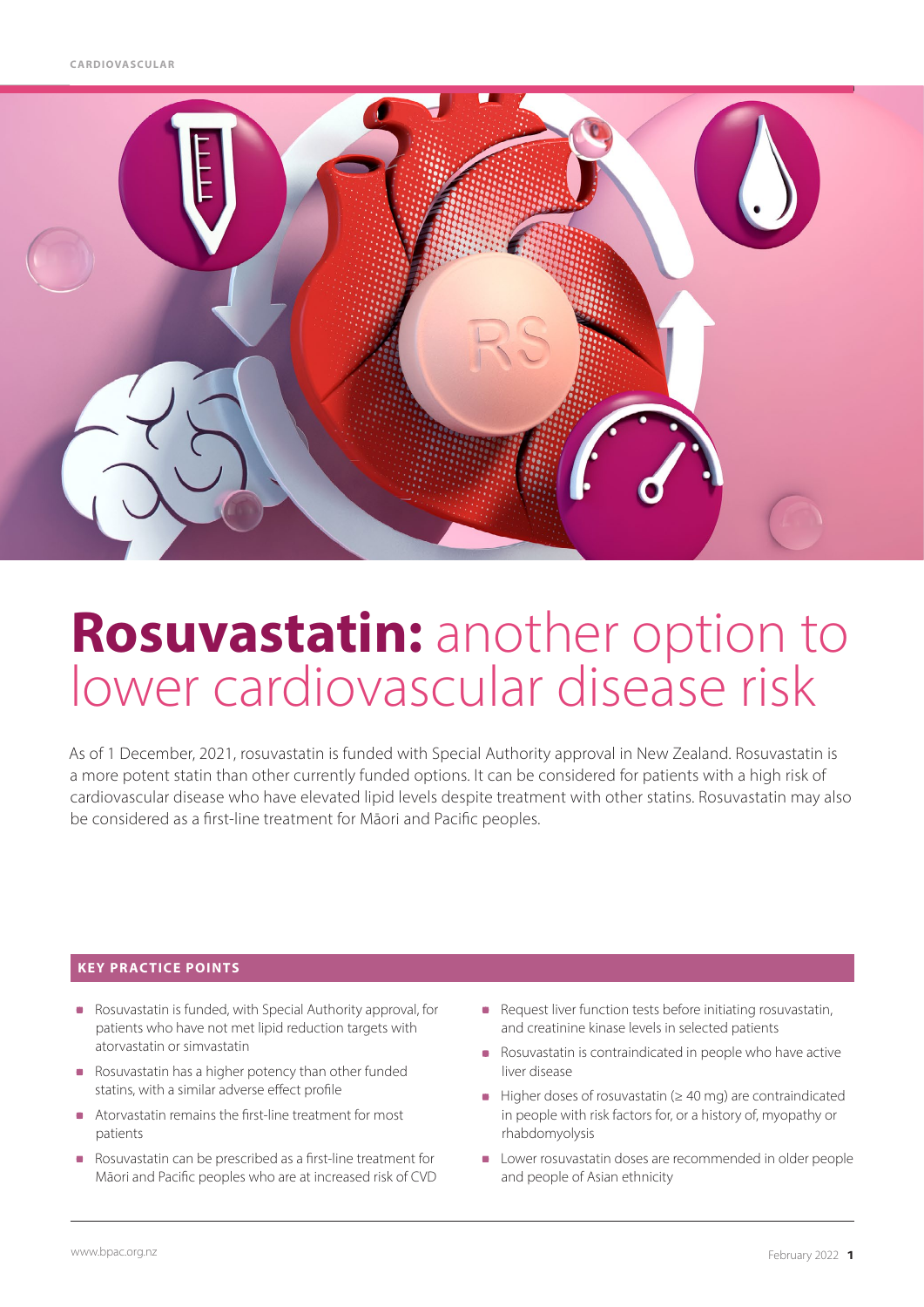HMG‐CoA reductase inhibitors, more often referred to as statins, are considered the first-line pharmacological intervention for lipid management in New Zealand.<sup>1</sup> Each 1.0 mmol/L reduction in LDL cholesterol (LDL-C) from a statin is associated with a 25% relative reduction in cardiovascular disease (CVD) risk over five years.<sup>1</sup>

Rosuvastatin has been an approved medicine in New Zealand since 2013,<sup>2</sup> but has not been funded, limiting access for most people. Previously, only pravastatin, simvastatin and atorvastatin were funded in New Zealand.3

Rosuvastatin is rapidly absorbed, has a half-life of 20 hours<sup>4</sup> and is more potent than other statins (Table 1).<sup>1</sup> For example, while rosuvastatin and atorvastatin produce similar reductions in LDL-C, rosuvastatin is approximately three to four times more potent,<sup> $1, 4$ </sup> with a similar adverse effect profile.<sup>5,6</sup>

## **Cardiovascular disease risk management**

All patients, regardless of cardiovascular risk, should be encouraged to follow a healthy diet, take part in regular physical exercise and maintain an optimal weight.<sup>1</sup> After lifestyle modifications, a patient's cardiovascular risk determines their treatment:1

- **Pharmacological intervention is recommended in** patients with an estimated five-year CVD risk of ≥ 15% over the next five years or with a total cholesterol to high-density lipoprotein (HDL) cholesterol (TC/HDL-C) ratio of eight or higher; with an LDL-C treatment target of  $< 1.4$  mmol/L
- **Pharmacological intervention can be considered in** patients with an estimated five-year CVD risk of 5 – 15%, after first discussing the benefits and risks of treatment
- **EXTENUE MODE IS ENDINEER 12** Lifestyle modifications are usually sufficient in patients with an estimated five-year CVD risk of < 5%, and pharmacological intervention is not generally recommended

For further information on the role of lipid management in cardiovascular disease, see: **[bpac.org.nz/2018/lipids.aspx](https://bpac.org.nz/2018/lipids.aspx)** 

# **Rosuvastatin funded with Special Authority**

From 1 December, 2021, rosuvastatin has been funded for eligible patients.<sup>7</sup> This provides another option for patients who are at high risk of cardiovascular disease and have not managed to reduce their lipid levels with the currently funded medicines.7

The Special Authority eligibility criteria also allows access to rosuvastatin as a first-line treatment for Māori and Pacific peoples. Prioritising this patient group, who are more likely to develop CVD at a younger age and experience higher CVD mortality than non-Māori and non-Pacific peoples,<sup>8-10</sup> aims to reduce inequalities in CVD health outcomes.

Any health practitioner (including nurse practitioners and pharmacist prescribers, working within their scope), can apply for a Special Authority for a patient for rosuvastatin and renewals are not required (unless notified).<sup>7</sup>

N.B. Māori and Pacific peoples with type 2 diabetes have also been specifically identified within Special Authority criteria for empagliflozin or dulaglutide treatment.

For further information on empagliflozin and dulaglutide, see: **[bpac.org.nz/2021/diabetes.aspx](https://bpac.org.nz/2021/diabetes.aspx)** 

## **Initiating funded treatment**

Four key groups of people are eligible for funded treatment with rosuvastatin under the Special Authority criteria:<sup>7</sup>

- **1. Cardiovascular disease risk:**
- a. Māori and Pacific peoples at risk of CVD are eligible for rosuvastatin as a first-line treatment; or
- b. Patient has a 15% or greater CVD risk over the next five years and has already been prescribed the maximum tolerated dose of atorvastatin or simvastatin and has not lowered LDL cholesterol below 1.8 mmol/L

**Table 1.** Statin potency – approximate equivalence, adapted from Cardiovascular Disease Risk Assessment and Management for Primary Care, 2018.<sup>1</sup>

| <b>Potency</b>   | <b>Pravastatin</b> | <b>Simvastatin</b> | <b>Atorvastatin</b> | <b>Rosuvastatin</b> | <b>LDL-C</b> reduction |
|------------------|--------------------|--------------------|---------------------|---------------------|------------------------|
| Low              | $20 \,\mathrm{mg}$ | 10 <sub>mg</sub>   |                     |                     | 30%                    |
| <b>Medium</b>    | 40 mg              | $20 \,\mathrm{mg}$ | 10 <sub>mg</sub>    |                     | 38%                    |
| <b>Medium</b>    | 80 mg              | 40 mg              | 20 <sub>mg</sub>    | 5 <sub>mg</sub>     | 41%                    |
| <b>High</b>      |                    | 80 mg              | 40 mg               | 10 <sub>mg</sub>    | 47%                    |
| <b>High</b>      |                    |                    | 80 mg               | 20 <sub>mg</sub>    | 55%                    |
| <b>Very high</b> |                    |                    |                     | 40 mg               | 63%                    |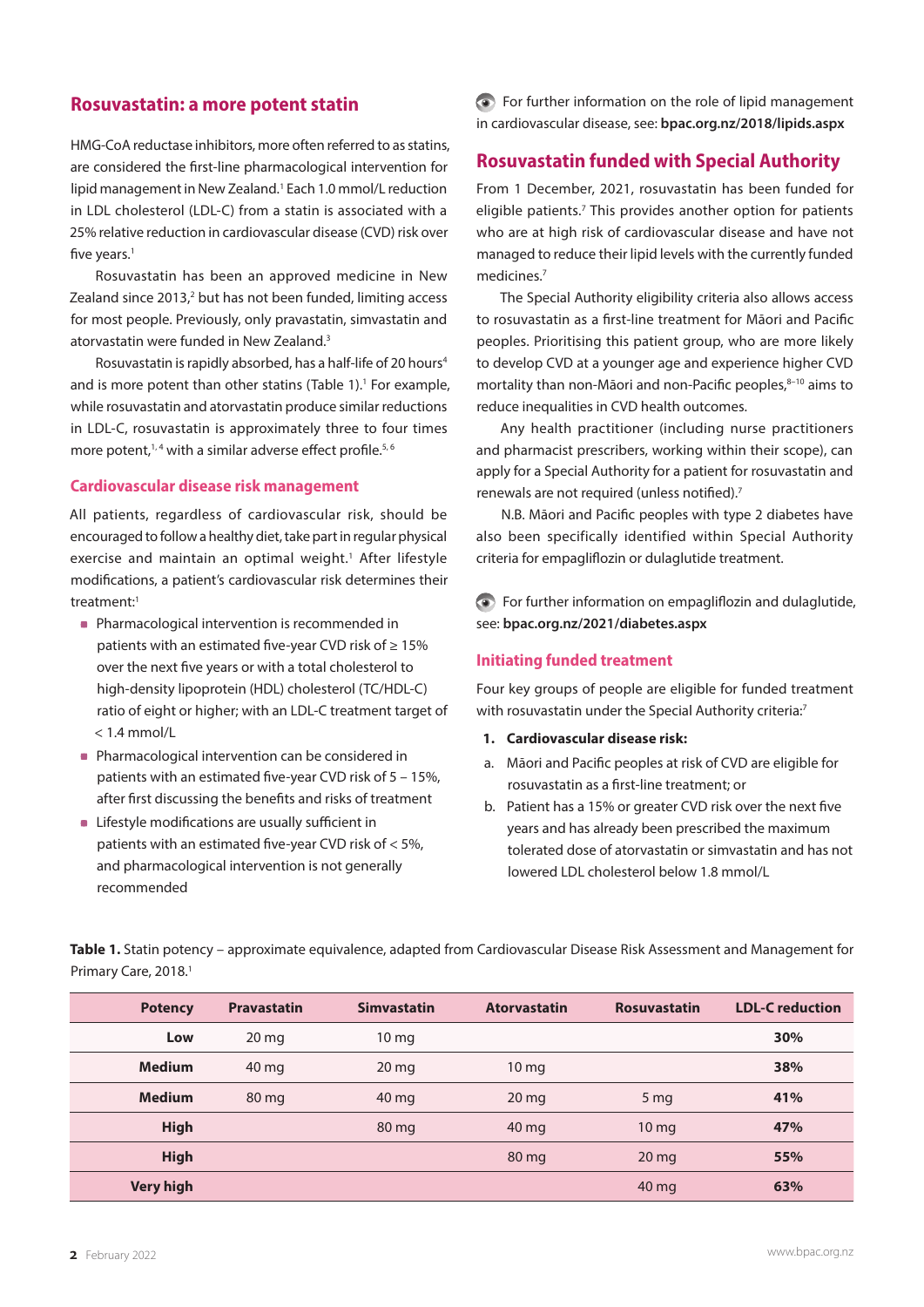For further information on calculating cardiovascular disease risk, see: **[www.nzssd.org.nz/cvd/](https://www.nzssd.org.nz/cvd/)** 

## **2. Familial hypercholesterolaemia:**

- a. Patient has been diagnosed with familial hypercholesterolaemia, defined as a score greater than or equal to six using the Dutch Lipid Clinic Network criteria\*; and
- b. Has already been prescribed the maximum tolerated dose of atorvastatin or simvastatin and has not lowered their LDL cholesterol below 1.8 mmol/L
- \* For further information on the Dutch Lipid Clinic Network, see: **[www.](https://www.athero.org.au/fh/wp-content/uploads/Dutch-Lipid-Clinic-Network-Score2.pdf) [athero.org.au/fh/wp-content/uploads/Dutch-Lipid-Clinic-Network-](https://www.athero.org.au/fh/wp-content/uploads/Dutch-Lipid-Clinic-Network-Score2.pdf)[Score2.pdf](https://www.athero.org.au/fh/wp-content/uploads/Dutch-Lipid-Clinic-Network-Score2.pdf)**

## **3. Established cardiovascular disease:**

- a. Patient has either:
	- i. Diagnosed coronary artery disease; or
	- ii. Diagnosed peripheral artery disease; or
	- iii. Experienced an ischaemic stroke; and
- b. Has already been prescribed the maximum tolerated dose of atorvastatin or simvastatin and has not lowered their LDL cholesterol below 1.4 mmol/L

## **4. Recurrent major cardiovascular events:**

- a. Patient has experienced a recurrent major cardiovascular event (defined as an ischaemic stroke, myocardial infarction, coronary revascularisation or admitted to hospital for unstable angina), in the last two years; and
- b. Has already been prescribed the maximum tolerated dose of atorvastatin or simvastatin and has not lowered their LDL cholesterol below 1.0 mmol/L

## **LDL-C target is < 1.4 mmol/L in people at high risk**

The LDL-C eligibility criteria for initiating rosuvastatin in different patient groups is summarised in Table 2. Although these are the criteria for accessing funded treatment, it is important to note that the New Zealand Regional Committee of the Cardiac Society of Australia and New Zealand recommend that people with a five-year CVD risk of  $\geq 15\%$  should aim for an LDL-C treatment target of < 1.4 mmol/L. For example, a person with a CVD risk of ≥ 15% who has an LDL-C level of 1.7 mmol/L would not be eligible for funded treatment with rosuvastatin (unless they met other criteria), but would still be recommended to reduce their LDL-C level to below 1.4 mmol/L.

Read the statement here: **[cardiacsociety.org.nz/lipid](https://cardiacsociety.org.nz/lipid-treatment-targets-in-individuals-at-high-cardiovascular-risk/)[treatment-targets-in-individuals-at-high-cardiovascular](https://cardiacsociety.org.nz/lipid-treatment-targets-in-individuals-at-high-cardiovascular-risk/)[risk/](https://cardiacsociety.org.nz/lipid-treatment-targets-in-individuals-at-high-cardiovascular-risk/)**

## **Prescribing rosuvastatin**

Rosuvastatin is prescribed once daily and can be taken at any time of day (Table 3). Patients should have their LDL-C measured every 6 – 12 months, and after the appropriate target is reached, yearly monitoring is sufficient.<sup>1</sup>

## **Contraindications to rosuvastatin treatment**

**Rosuvastatin is contraindicated in people who have active liver disease** or persistently raised transaminases (greater than three times upper limit of normal).<sup>\*3</sup> Liver function should be assessed before initiating rosuvastatin and then periodically during treatment (depending on risk factors).<sup>3, 11, 13</sup> Caution is recommended when prescribing rosuvastatin to patients with a history of excessive alcohol intake or liver disease, and regular monitoring of liver function is advised in these patients (see below).3

\* Raised transaminases do not necessarily preclude a patient from receiving rosuvastatin, but do not prescribe if transaminases are greater than three times upper limit of normal<sup>3, 11</sup>

|                                                                                      | Minimum eligible LDL-C level |  |  |  |
|--------------------------------------------------------------------------------------|------------------------------|--|--|--|
| <b>Mäori or Pacific peoples</b>                                                      |                              |  |  |  |
| High risk of cardiovascular disease                                                  | N/A                          |  |  |  |
|                                                                                      |                              |  |  |  |
| Patients who have received maximum tolerated<br>atorvastatin and/or simvastatin dose |                              |  |  |  |
| Calculated risk of CVD at least 15% over five years                                  | 1.8 mmol/L                   |  |  |  |
| Familial hypercholesterolaemia                                                       | $1.8$ mmol/L                 |  |  |  |
| Established cardiovascular disease                                                   | $1.4$ mmol/L                 |  |  |  |
| Recurrent major cardiovascular events                                                | $1.0$ mmol/L                 |  |  |  |

**Table 2.** LDL-C level eligibility for rosuvastatin funding.7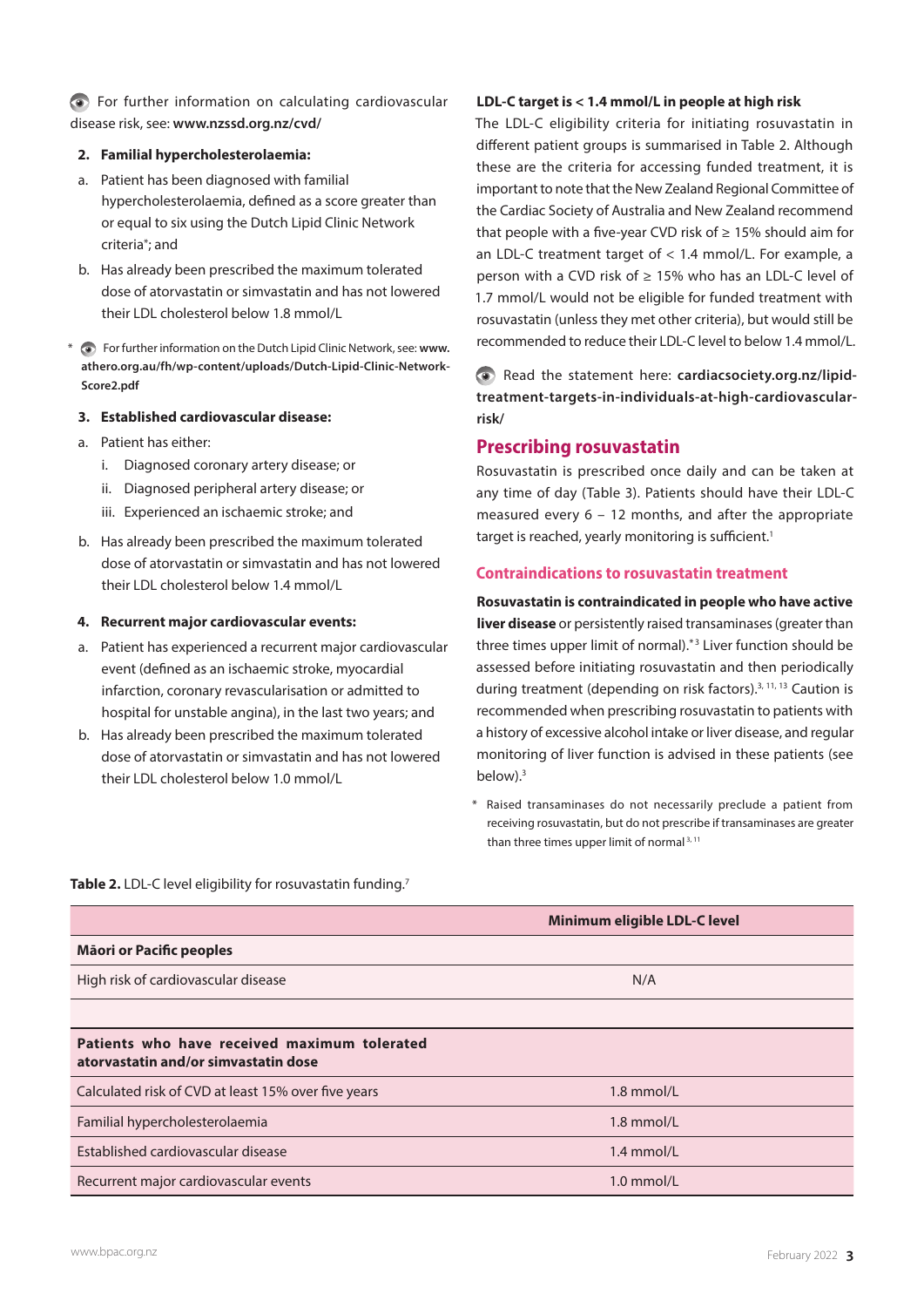**Rosuvastatin is contraindicated in the first trimester**  of pregnancy.<sup>3</sup> An increased risk of miscarriage has been reported in patients exposed to statins during pregnancy, however, there has been no association with increased rates of birth defects.14 Due to a lack of reported data on rosuvastatin in human pregnancy exposures, **it is recommended that rosuvastatin is avoided in all stages of pregnancy.**<sup>2,3</sup> Patients of child-bearing potential should use adequate contraception during treatment and for one month after if treatment stops.<sup>3</sup> Patients who become pregnant while taking rosuvastatin should stop taking the medicine immediately.<sup>14</sup>

**Doses of 40 mg rosuvastatin are contraindicated** in people with risk factors for, or a history of, myopathy or rhabdomyolysis:3

- **History of statin-associated myopathy**
- **Hereditary muscular disorders**
- **Hypothyroidism**
- $\blacksquare$  Creatinine clearance < 30 mL/min
- **Asian ethnicity (including people from the Indian** subcontinent, Chinese, Korean, Vietnamese, Filipino and Japanese)
- **Excessive alcohol consumption**
- Concurrent use of fibrates

For further information on assessing alcohol consumption, see: **[bpac.org.nz/2018/alcohol.aspx](https://bpac.org.nz/2018/alcohol.aspx)**

Table 3. Key rosuvastatin prescribing information.<sup>3</sup>

| cardiovascular disease                              | <b>Prevention of Initiate at 20 mg once daily</b>                                                                                                                                                                                                                                                                                                                                                                                                                                                                                                                                                                                                   |
|-----------------------------------------------------|-----------------------------------------------------------------------------------------------------------------------------------------------------------------------------------------------------------------------------------------------------------------------------------------------------------------------------------------------------------------------------------------------------------------------------------------------------------------------------------------------------------------------------------------------------------------------------------------------------------------------------------------------------|
|                                                     | Hypercholesterolaemia • Initiate at 10 mg once daily and increase after two to four weeks to 20 mg once daily, if<br>required<br>• For severe hypercholesterolaemia, consider 20 mg initial dose and increase up to 40 mg, if<br>required                                                                                                                                                                                                                                                                                                                                                                                                           |
| <b>Homozygous familial</b><br>hypercholesterolaemia | Initiate at 20 mg once daily and increase after two to four weeks to 40 mg once daily, if<br>required<br>If also prescribed a fibrate*, initiate at 5 mg once daily, increasing to a maximum 20 mg once<br>daily, if required                                                                                                                                                                                                                                                                                                                                                                                                                       |
|                                                     | Before starting medicine<br><b>Before starting medicine</b><br><b>Before starting medicine</b> assess liver function in all patients - do not prescribe if serum transaminases are greater<br>than three times upper limit of normal<br>• Measure CK levels in patients with risk factors for myopathy or rhabdomyolysis - do not<br>prescribe if CK levels are greater than five times the upper limit of normal<br>Assess $HbA_{1c}$ in patients at high risk of diabetes                                                                                                                                                                         |
| <b>Ongoing monitoring</b>                           | Assess liver function periodically in all patients (depending on risk factors) - halt treatment if<br>serum transaminases are greater than three times upper limit of normal<br>A Measure CK levels in patients who develop muscle pain or weakness - reduce dose if CK<br>levels are 3 - 10 times the upper limit of normal and halt treatment if CK levels are greater<br>than 10 times upper limit of normal<br>Assess HbA <sub>1,</sub> at three months in patients at high risk of diabetes and then as clinically<br>indicated<br>Assess renal function periodically in all patients taking 40 mg rosuvastatin (depending on<br>risk factors) |
|                                                     | Notes ■ If risk factors for myopathy or rhabdomyolysis, or Asian ethnicity <sup>†</sup> , initiate at 5 mg once daily,<br>increasing to a maximum 20 mg daily, if required<br>If severe hepatic impairment, use with caution and initiate at 10 mg, once daily<br>If creatinine clearance $<$ 30 mL/min, do not exceed 10 mg once daily                                                                                                                                                                                                                                                                                                             |

N.B. Rosuvastatin is available in 5 mg, 10 mg, 20 mg and 40 mg tablets.<sup>3</sup>

\* Fibrates are no longer routinely recommended for lipid lowering treatment.11 For further information, see: **[bpac.org.nz/2021/statins.aspx](https://bpac.org.nz/2021/statins.aspx)**

† People of Asian ethnicity (including people from the Indian subcontinent, Chinese, Korean, Vietnamese, Filipino and Japanese) require a lower dose of rosuvastatin compared to other ethnicities as pharmacokinetic studies have demonstrated a reduced oral clearance, increasing the risk for elevated serum levels and adverse effects<sup>2, 3, 12</sup>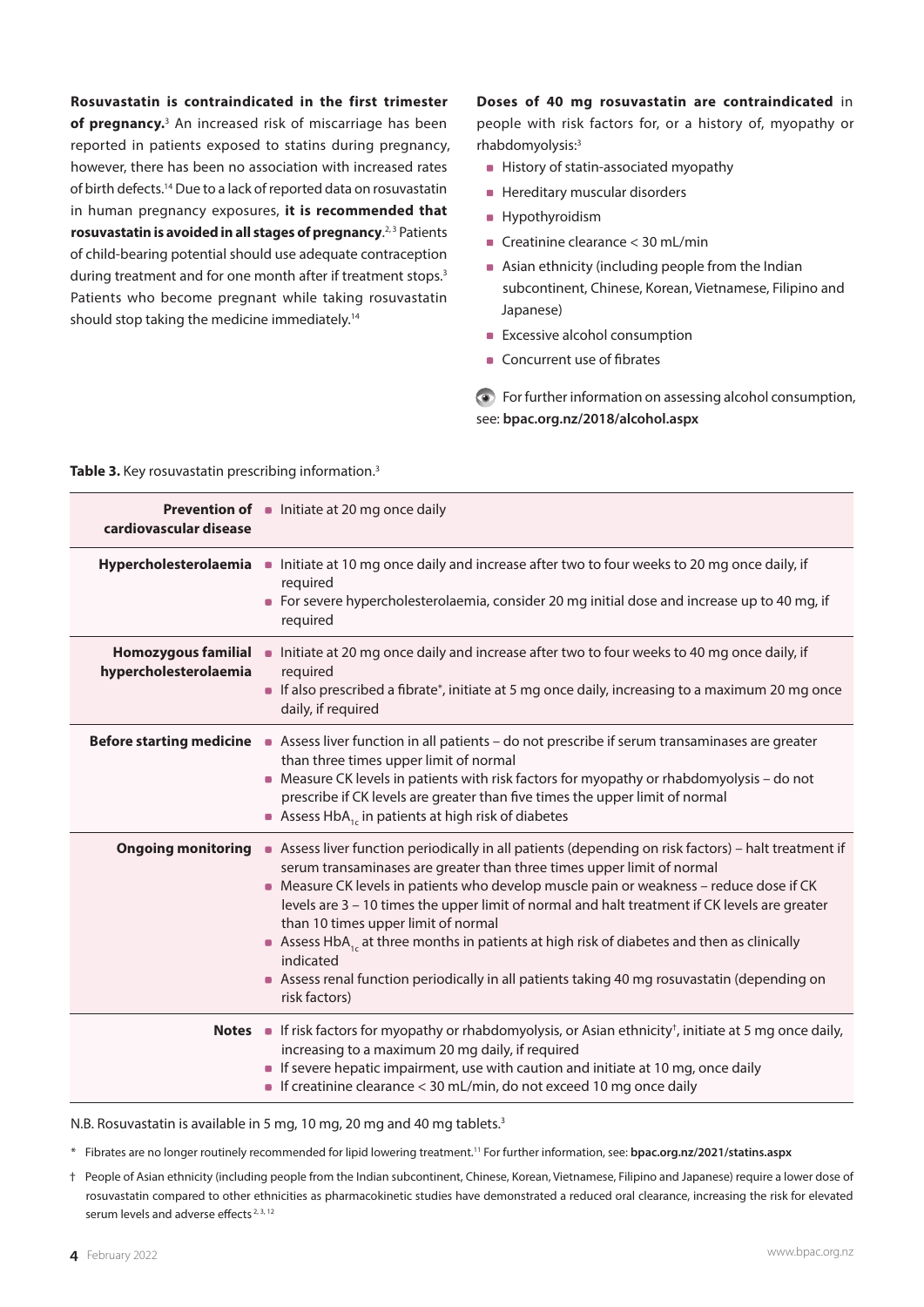## **Cautions to rosuvastatin treatment**

**Increased risk of diabetes in some patients.** There is an association between patients taking rosuvastatin and developing type 2 diabetes (also see: "Adverse effects").<sup>2</sup> This generally applies to patients already at an increased risk of developing type 2 diabetes before starting statin treatment (e.g. older people, elevated  $HbA_{1c}$ , increased BMI).<sup>2, 3, 15</sup> Even with an increased risk of developing type 2 diabetes and increased CVD risk with statin-induced diabetes), the evidence does not support withholding a statin, as the expected decrease in major cardiovascular events outweighs the risks.<sup>5, 15</sup> Patients at higher risk of developing type 2 diabetes should have  $HbA_{1c}$ checked at three months and then as clinically indicated.<sup>1, 3</sup>

#### **Interactions with other medicines**

Rosuvastatin has fewer medicine interactions than the other funded statins. Atorvastatin and simvastatin are metabolised by CYP3A4, which is involved in a number of medicines interactions (e.g. macrolide antibiotics and azole antifungals are potent CYP3A4 inhibitors, leading to increased plasma levels of statins),3, 16, 17 whereas 90% of the rosuvastatin dose is excreted unchanged and there is only partial metabolism by CYP2C9.\*6,17

Rhabdomyolysis, a serious outcome of statin-medicine interactions, has been reported in patients taking erythromycin and either atorvastatin or simvastatin, but the interaction is not clinically relevant for rosuvastatin (although rhabdomyolysis is a rare adverse effect of statins in general – see below).<sup>3</sup>

Care should still be taken when prescribing rosuvastatin alongside ciclosporin and clopidogrel due to the risk of elevated rosuvastatin levels and rhabdomyolysis.<sup>3</sup>

To prevent decreased rosuvastatin exposure, antacids (e.g. aluminium/magnesium hydroxide) should be taken two hours apart from the rosuvastatin dose.<sup>3</sup>

Pravastatin only undergoes minor metabolism by CYP3A4, and similarly has fewer medicines interactions with potent CYP3A4 inhibitors<sup>18</sup>

 $\sqrt{2}$  Check for medicine interactions prior to prescribing rosuvastatin to reduce the risk of adverse effects: **[www.nzf.org.](https://www.nzf.org.nz/interactions/stockleys/of/10227401000116101) [nz/interactions/stockleys/of/10227401000116101](https://www.nzf.org.nz/interactions/stockleys/of/10227401000116101)**

#### **Adverse effects of rosuvastatin**

Rosuvastatin, like other statins, is well tolerated.<sup>2</sup> Myopathy, an increased risk of the development of type 2 diabetes and an increase in haemorrhagic stroke (the decreased risk of ischaemic stroke outweighs this) have all been linked to statin treatment.15 Depending on patient co-morbidities and the intensity of the statin, rhabdomyolysis can develop.<sup>19</sup>

For further information on adverse effects of rosuvastatin, see: **[www.nzf.org.nz/nzf\\_1616](https://www.nzf.org.nz/nzf_1616)**

Early clinical trials reported small numbers of patients taking rosuvastatin developed myalgia, myopathy and rhabdomyolysis.2 While myalgia is commonly reported in patients taking statins, significant myopathy, defined as rhabdomyolysis or creatine kinase (CK) greater than 10 times the upper limit of normal, is rare.<sup>3</sup> A 2014 study showed a statistically significant increase in the risk of clinically relevant myopathy in people receiving 20 mg and 40 mg rosuvastatin, compared to other available statins.20

Therefore, before starting rosuvastatin, it is important to **measure CK levels in patients with risk factors** for myopathy or rhabdomyolysis (also see: "Contraindications to rosuvastatin treatment").<sup>3, 11</sup> It is not recommended to prescribe rosuvastatin if CK levels are greater than five times the upper limit of normal.3, 11 Ongoing CK monitoring is not usually required, unless patients report muscle pain and weakness.<sup>1, 3</sup> In this situation, measure CK and if:<sup>1,3</sup>

- CK levels are from three-to-ten times upper limit of normal – reduce dose and reassess weekly
- CK levels are greater than ten times upper limit of normal – discontinue rosuvastatin

New onset type 2 diabetes is more commonly seen in older people on higher-dose statins.15 One study found that patients with at least one risk factor for developing type 2 diabetes, and who were prescribed 20 mg rosuvastatin, were at greater risk (28%) of developing diabetes, compared to placebo.<sup>21</sup>Rosuvastatin has been shown to increase HbA<sub>1</sub> and insulin resistance,<sup>22</sup> and is associated with an increase in the rate of onset of type 2 diabetes, compared to atorvastatin or pravastatin.19, 23 This is thought to be due to the intensity of the statin treatment, and not differences in pharmacokinetic properties.24

#### **Switching statins**

Clinical guidelines regarding switching from another statin to rosuvastatin are lacking. A reasonable approach is to stop the original statin and start rosuvastatin the next day. If a patient does not tolerate rosuvastatin treatment, consider reducing the dose or switching to another statin.<sup>3</sup> Potency of the statin (Table 1) and history of adverse effects should be considered if switching medicines. The new statin dose should be titrated up until the target LDL-C is reached.

For further information on managing intolerance to statin treatment, see: **[www.england.nhs.uk/aac/wp-content/](https://www.england.nhs.uk/aac/wp-content/uploads/sites/50/2020/08/Statin-Intolerance-Pathway-NEW.pdf) [uploads/sites/50/2020/08/Statin-Intolerance-Pathway-NEW.](https://www.england.nhs.uk/aac/wp-content/uploads/sites/50/2020/08/Statin-Intolerance-Pathway-NEW.pdf) [pdf](https://www.england.nhs.uk/aac/wp-content/uploads/sites/50/2020/08/Statin-Intolerance-Pathway-NEW.pdf)** 

For further information on the role of statins in lipid management, see: **[bpac.org.nz/2021/statins.aspx](https://bpac.org.nz/2021/statins.aspx)**